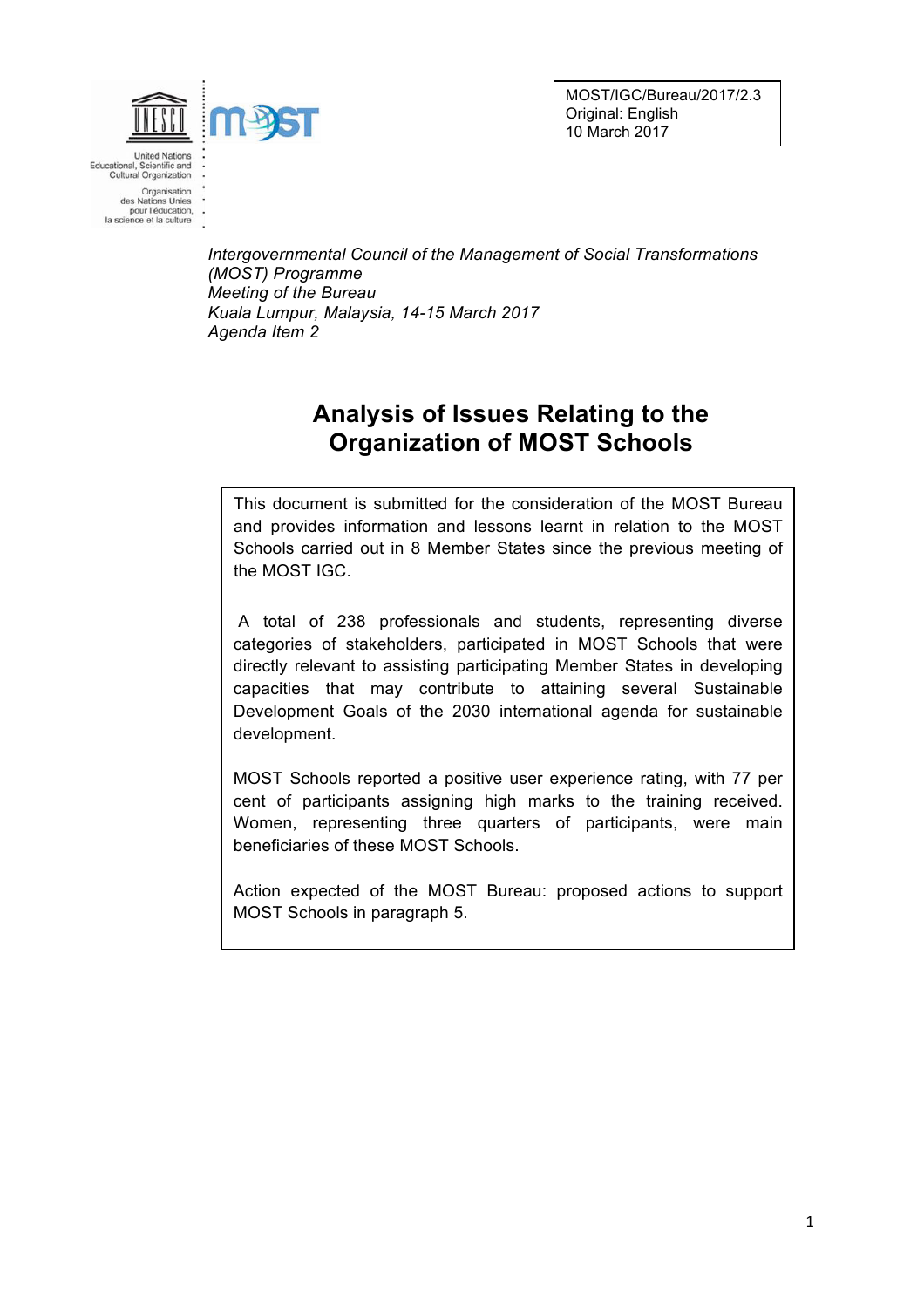- 1. Since the previous meeting of the MOST IGC, a total of 238 professionals and students, representing diverse categories of stakeholders, participated in the eight MOST Schools that were successfully carried out in Mongolia, China, Indonesia, Russia, Cuba, El Salvador, South Africa and Lebanon.
- 2. Those MOST School were directly relevant to assisting participating Member States in developing capacities that may contribute to attaining several Sustainable Development Goals of the 2030 international agenda for sustainable development, in particular SDG 5 (gender equality), SDG 10 (reduce inequality), SDG 13 (climate change), SDG 16 (peaceful and inclusive societies) and SDG 17 (means of implementation and partnerships).
- 3. Overall, the main key achievements of the eight MOST Schools were the following:

3.1 Structured and focused dialogues were facilitated – in highly contextual frameworks – for the benefit of more than two hundred stakeholders from social groups that are crucial for public policy decision-making processes: researchers, policymakers and representatives from civil society.

3.2 Positive user experience rating, as per the results of the evaluation forms, where 77 per cent of participants assigned high marks to the MOST Schools.

3.3 Participants explicitly acknowledged the value of the training format of MOST Schools that allows participants to take greater responsibility for their learning. Participants appreciated the benefits from exchanges that demanded intense intellectual activity coupled with personal experience.

3.4 Women, representing three quarters of participants, were main beneficiaries of these MOST Schools.

3.5 Direct contribution to the education of Master Degree and Ph.D. students that participated in the training. According to the statements made by those students, group discussions facilitated learning gains and contributed to a better conceptual understanding of critical issues related to the preparation of their thesis.

4. Four lessons learned have been identified based on the standard survey applied to participants and taking into account the assessment of local organizers. These lessons learnt could eventually inform the preparation of future capacity development exercises of this type and could assist as well in improving the guidelines for MOST Schools:

4.1 The identification of the key local organizers of MOST Schools requires a degree of flexibility considerably higher than the level originally anticipated. Experience has shown that, in most cases, the MOST National Committees and/or National Commissions for UNESCO did not play a crucial role in organizing the schools (with a few exceptions). Other institutions, especially universities and academic networks have led the design and implementation of schools.

4.2 The specific branding of MOST Schools in countries needs to take into consideration local cultures and customs. There are cases where the term "school" is not the most appropriate term to identify this capacity development initiative.

4.3 Initial high expectations in relation to the use of a "Training of Trainers" format must be revised. Experience indicates that local organizers have opted not so much for a pedagogical function but for a more operative function focused in facilitating knowledge brokering services related to ongoing policy debates.